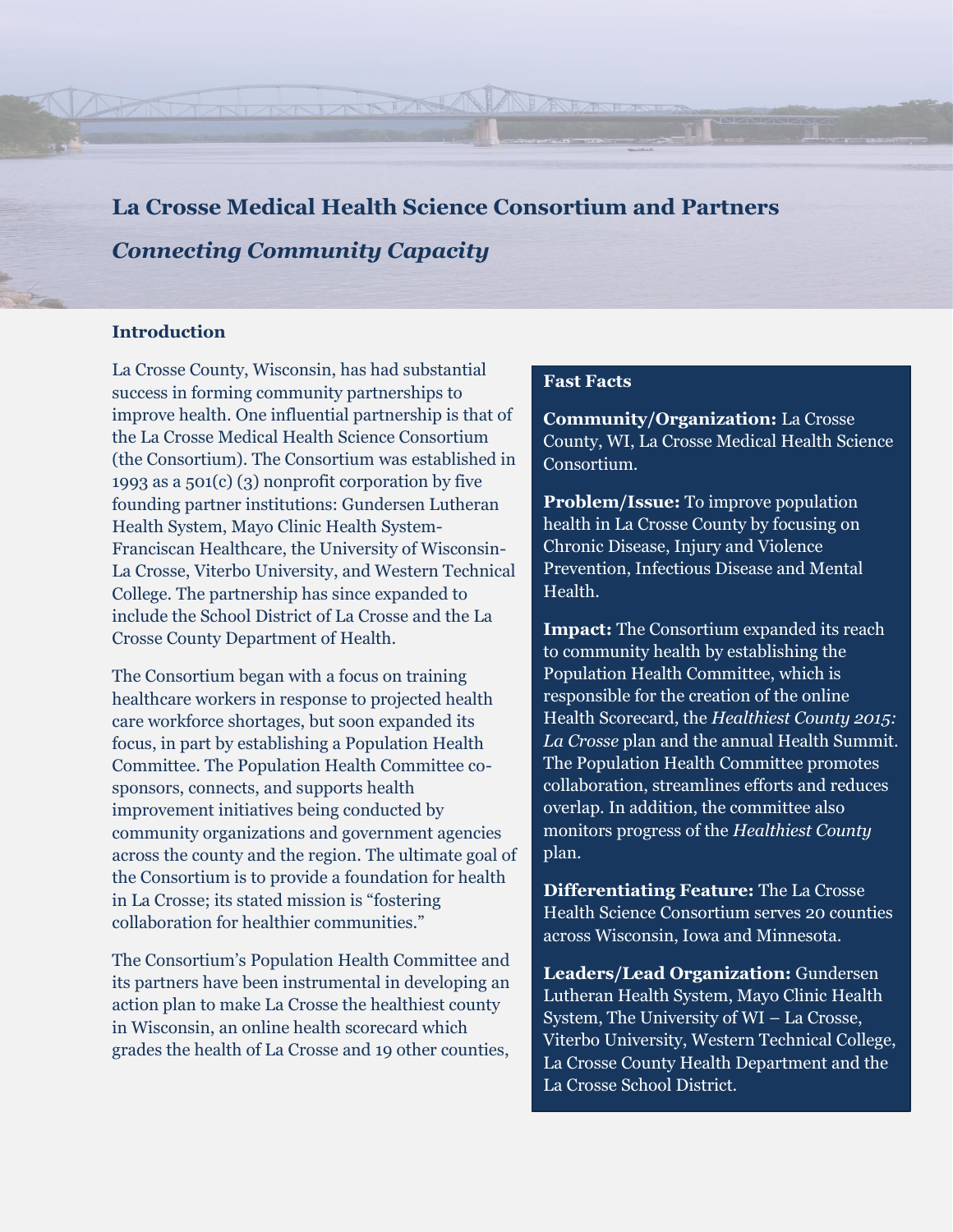and an annual Health Summit that brings together many of the organizations working on health improvement projects in La Crosse county.

# **Results**

The Consortium works with its partners in the community to connect local efforts that relate to the focus areas and goals of the overall community health improvement plan, *Healthiest County 2015: La Crosse.* Highlights of work done by local agencies within the four focus areas, Chronic Disease, Infectious Disease, Mental Health and Injury and Violence Prevention, include:

- All five public school districts in La Crosse County are participating in the Farm2School program, supported by the La Crosse County Health Department.
- A Complete Streets ordinance was passed in La Crosse in 2011 through partnerships of government and private agencies. Complete Streets describes roadways that are designed and operated to enable safe access and travel for all users including accommodation of pedestrians, bicyclists, motorists and public transit.
- Gundersen Lutheran's 500 Club has expanded to 53 locations in 2011 with support from a Health Department grant, up from 29 in 2010. The 500 Club offers convenient and healthy foods for people who are on the go.
- A Burden of Mental Illness Report was completed in December 2011.
- Work is currently being done with local tavern owners to adopt evidence-based strategies for safe-alcohol serving, as part of a community-academic partnership between the Consortium and the Medical College of Wisconsin's Injury Research Center.

# **Identified Themes Supporting the Community's Success**

*Partnerships/Connections –* The greater La Crosse County community is home to a wide array of health improvement activities, which are themselves comprised of diverse partnerships among health care providers, public health, schools, higher education, local government, and business leaders. Lasting collaborations are sustained, in part, by a strong sense of community. Coalition members attributed the sense of community in La Crosse to several factors: La Crosse is large enough to be a city with significant institutions and resources, but small enough for people to know one another and have opportunities to build personal connections. In addition, many of the community collaborations reach out to "non-traditional" partners in health improvement, including college students, city planners, city council members and tavern owners. This allows the collaborations to spread their message to a larger audience. Many coalitions have intentionally sought to include, and build relationships with, those who may potentially resist or oppose the coalition's efforts in order to overcome what would otherwise be barriers to success.

*Infrastructure –* The strong infrastructure in La Crosse plays a key role in the success of the various community collaborations. La Crosse is home to two large health systems: Gundersen Lutheran and Mayo Clinic – Franciscan Healthcare, and three colleges: Viterbo, Western Technical and UW–La Crosse. In addition, La Crosse is the media hub for the region, with three television stations, the only daily newspaper in the surrounding area, many radio stations, weekly newspapers and newsletters. These media outlets cover the entire region and have been effectively used by local coalitions to raise community awareness and spread the word about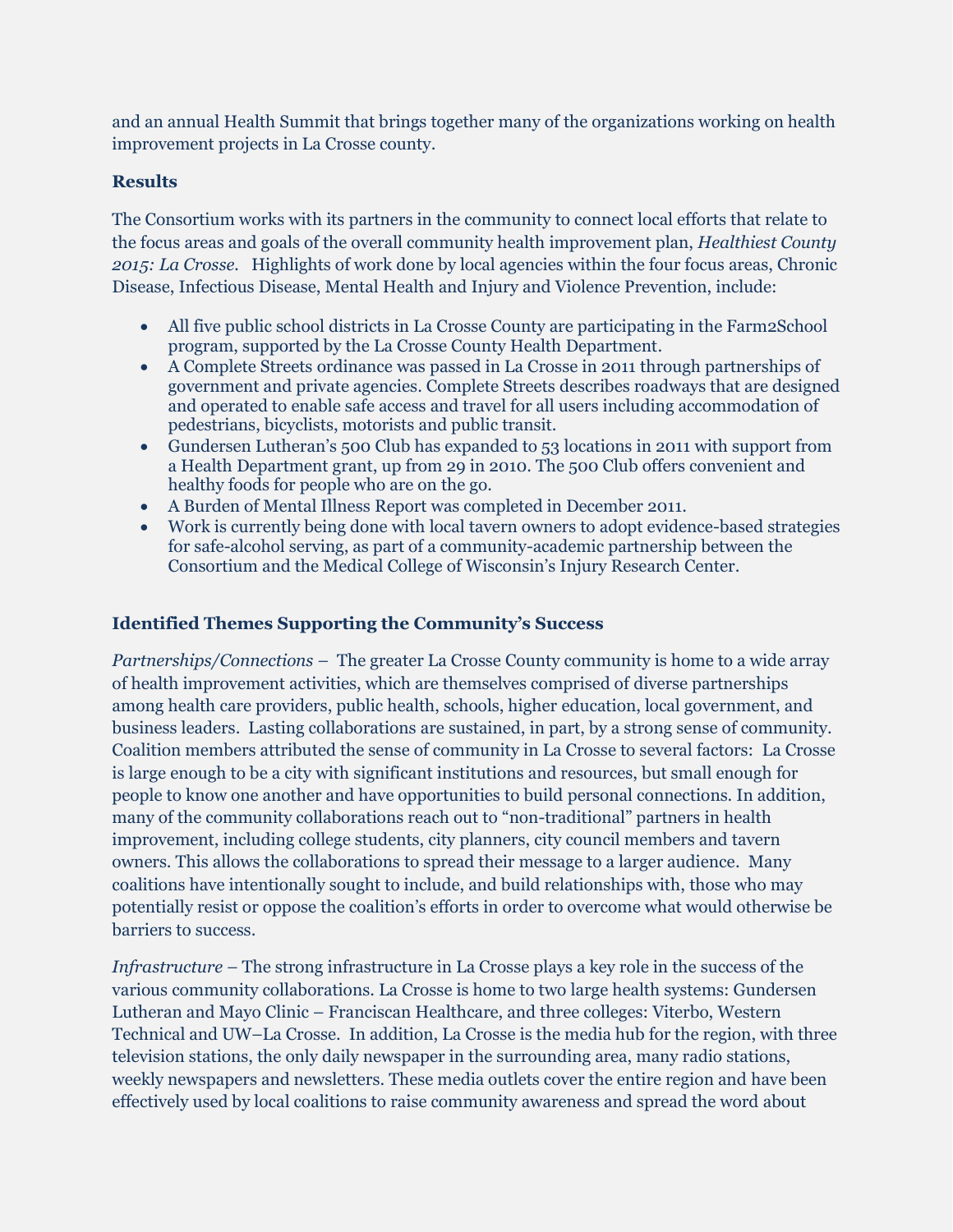local coalition activities. For its part, the local media is very active and engaged; reporters and editors seek to understand how they can support, through their coverage, efforts to make La Crosse and the region a healthier place. This collaboration with local media has improved community awareness of and participation in health initiatives and projects.

*Action Plan* – The Consortium's Population Health Committee developed an online Health Scorecard, which pools data from La Crosse and 19 counties in the region served by Consortium founding organizations. The data from this system, along with data from the *County Health Rankings*, was used to develop the *Healthiest County 2015: La Crosse* health plan. The plan defines specific goals for the following health focus areas: Chronic Disease, Infectious Disease, Mental Health and Injury and Violence Prevention. This plan was first introduced to various

### **Lessons Learned**

- In order to get community buy in, trust has to be built. The community needs to know that a new collaboration is not there to take over and enforce, but instead is there to help and assist.
- An annual meeting bringing various community members together helps build relationships and creates momentum.
- Many people think that health improvement is "somebody else's job," so it is up to the community collaboration to educate potential partners on how and why public health is their job, too.
- Reach out to the "unusual suspects" as potential partners from the beginning of any initiative.

collaborations, coalitions and organizations in La Crosse in 2009 at the first Health Summit, a half-day event that brought together people in the community who were working to improve population health. The goal of the plan is to provide direction for existing collaborations to work toward the common goal of becoming the healthiest county in Wisconsin. The plan promotes collaboration, reduces overlap and streamlines efforts. The Population Health Committee monitors progress toward attaining the goals of the Healthiest County plan.

*Key Funding* –The La Crosse County Health Department received a prestigious \$2.2 million Communities Putting Prevention to Work grant from the Centers for Disease Control and Prevention (CDC) to address obesity. This funding was a key enabler in the success of the Green and Complete Streets project, which provided \$5,000 mini grants to fifteen local businesses to help them purchase showers, bike racks and other tools that are needed to encourage staff to walk, run or bike to work. It also helped expend the 500 Club, a healthy eating program coordinated by Gundersen Lutheran registered dieticians who partner with local businesses, convenience stores and restaurants to help them advertise the healthier 500 calorie or less options available for purchase. Despite these successes, securing funding for health initiatives is often difficult and collaborations continue to seek grant dollars to supplement and sustain their efforts.